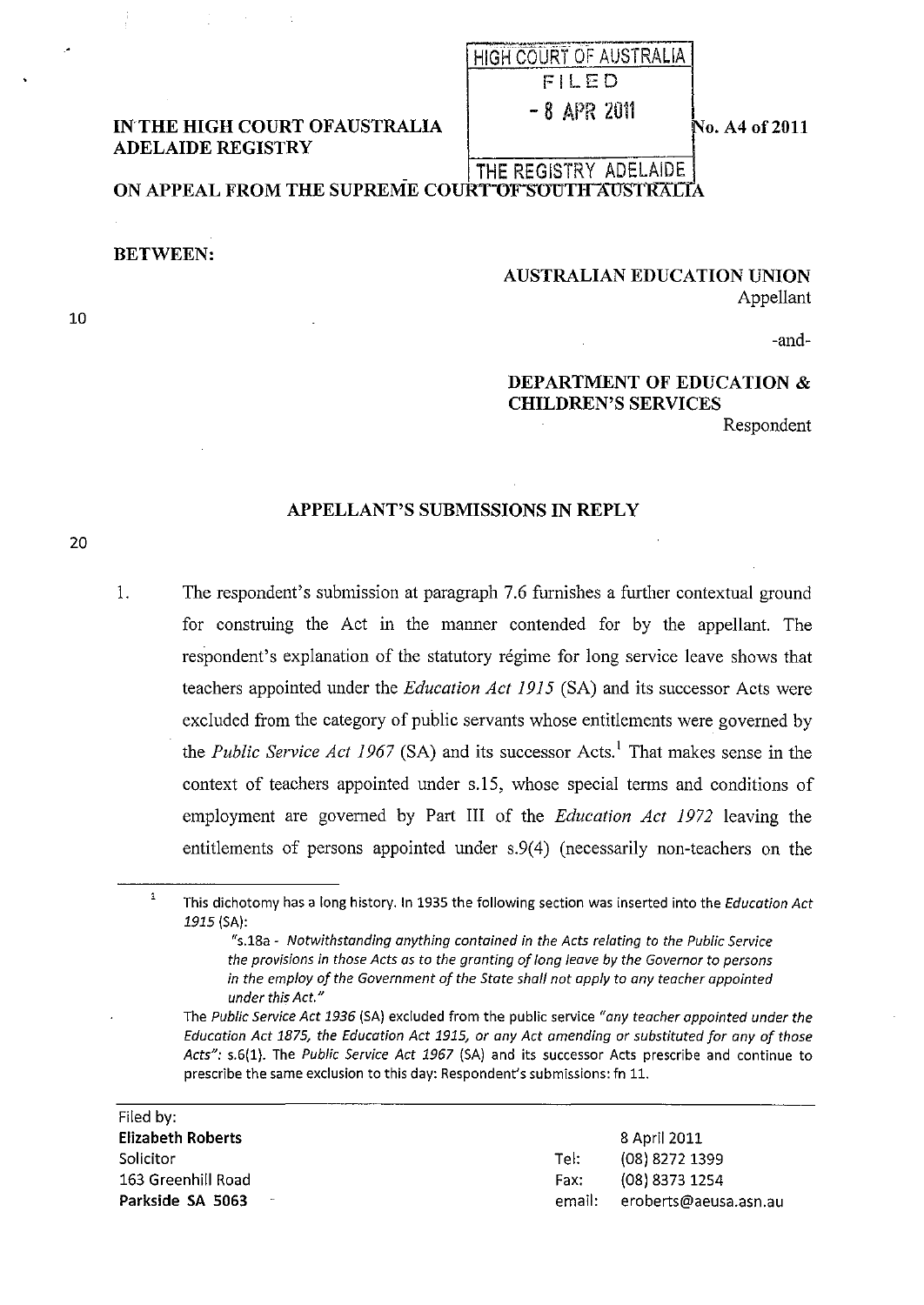appellant's case) to be governed by the *Public Service Act* 1967. On the respondent's case, however, the exclusion of teachers from the 'public service' leads to the anomalous result that persons appointed under s.9(4) are public servants with statutory entitlements under the *Public Service Act* 1967 unless they happen to be teachers, in which they are excluded from *both* the 'teaching service' and the 'public service' and have no statutory entitlements.

- 2. There is no reason for Parliament to have intended such an arbitrary exclusion. The better-view is that the exclusion of teachers from the provisions of the *Public Service Act* 1967 assumes, consistently with the appellant's case, that all public school teachers will be governed by Part Ill.
- 3. The decision in *Cusack v. Parsons*<sup>2</sup> (relied on by the respondent at footnote 44 of its submissions) is no authority for the proposition at issue in this case, namely, the validity of teaching appointments under s.9(4) for the following reasons:
- (a) There, the Department challenged the jurisdiction of the Teachers Appeal Board to entertain an appeal by a certain teacher, Ms. Robbins, for discriminatory preferment in the appointment of a less qualified teacher ahead of her. At the time of the acts complained of, Ms Robbins was a qualified teacher but held no teaching position either as a contract teacher or as an officer of the teaching service. At the time of her appeal, she was an officer in 20 the teaching service under s.15. Nothing in the case turned on Ms. Robbins' one time status as a contract teacher purportedly appointed under s.9(4).
	- (b) In *Cusack* v. *Parsons,* the Court held (1) that the relevant time, for the purposes of jurisdiction, was the time of the acts complained of, not the time of instituting the appeal; (2) that, although the Regulations purported to give appeal rights to a "teacher" - a term which might include Ms. Robbins, who though not at the relevant time employed in any capacity by the Department, was *"qualified to teach"* - nevertheless the Act restricted the Board's jurisdiction to appeals brought by an officer of the teaching service, and there was no warrant to give the word *"teacher"* any wider meaning that that, even

10



 $\overline{2}$ 

<sup>(1988) 48</sup> SASR 364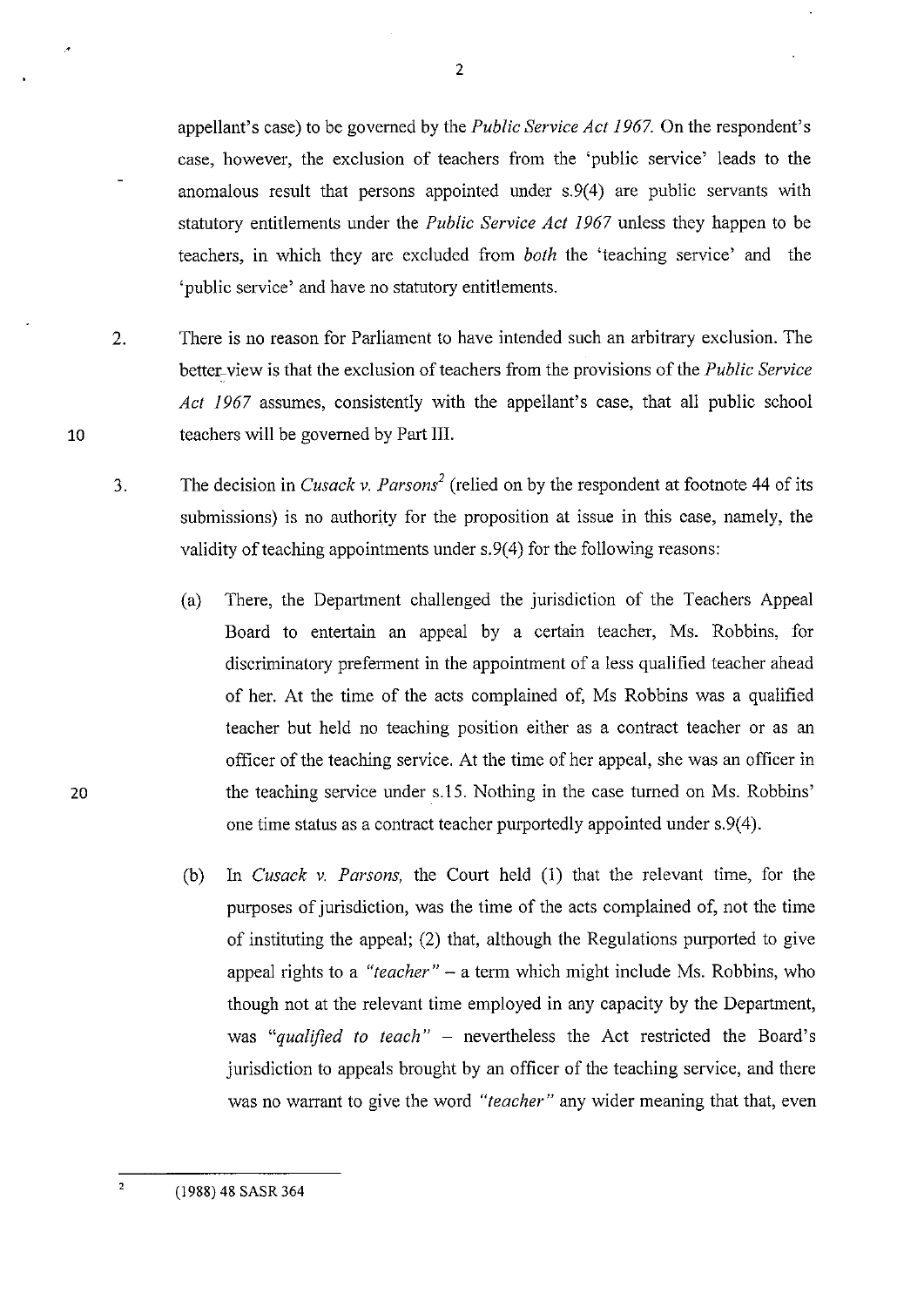if, incidentally, to do so meant excluding contract teachers appointed under s.9( 4) from access to the Board. That is the *ratio decidendi* of the case.

- (c) This Court in *Cusack v. Parsons* simply assumed the regularity of teaching appointments under s.9(4). That is unsurprising, as it was not necessary to the Court's decision to have regard to them. Certainly, the statement of Jacobs  $J^3$ , that teachers in departmental schools are not necessarily officers in the teaching service but may be employees appointed by the Minister under s. 9(4) is in no sense a judicial deliberation but a simple assertion of the then practice of the Department as reported to the Court.<sup>4</sup>
- (d) The respondent relied below on the statement of Cox J. that *"the Act thus makes a clear distinction between those teachers who are officers of the teaching service and those who are not.* " But that statement was not made on the issue of  $s.9(4)$ . The context from which his Honour's words are extracted has nothing to do with  $s.9(4)$  but rather with the distinction between teachers as persons qualified to teach, and the officers of the teaching service, which his Honour describes as *"plainly...the government teaching service administered by the Minister of Education and, under him, the Director-General and his Department* ". 5 Understood in this light, his Honour's statement is not controversial and, if anything, when read alongside the following further statements, supports the appellant's argument that Part III is an exhaustive code for the appointment of teachers in public schools. Thus when turning to s.9(4), Cox J. said: 6

*"Plainly this envisages three categories of officers* - *officer of the teaching service, departmental officers, and other officers considered necessary for administration or welfare purposes.* [Note: not teaching purposes]' *It* is *not obvious what functions an officer on the third category would perform* - *counsel were not able to offer any plausible examples* - *but I do not think it matters".* 

In other words, his Honour confines the meaning of  $s.9(4)$  in the same way as the appellant.

10

20

<sup>3</sup>  At 366

<sup>4</sup>  Cox J. reports the appointment of Ms Robbins under s.9(4) as simply a finding of fact by the Appeals Board: at 372. Jacobs J. notes an entire absence of evidence on their relationship to the department: At 367

<sup>5</sup>  At 374

<sup>6</sup>  At 375

<sup>7</sup>  Note supplied by the appellant.